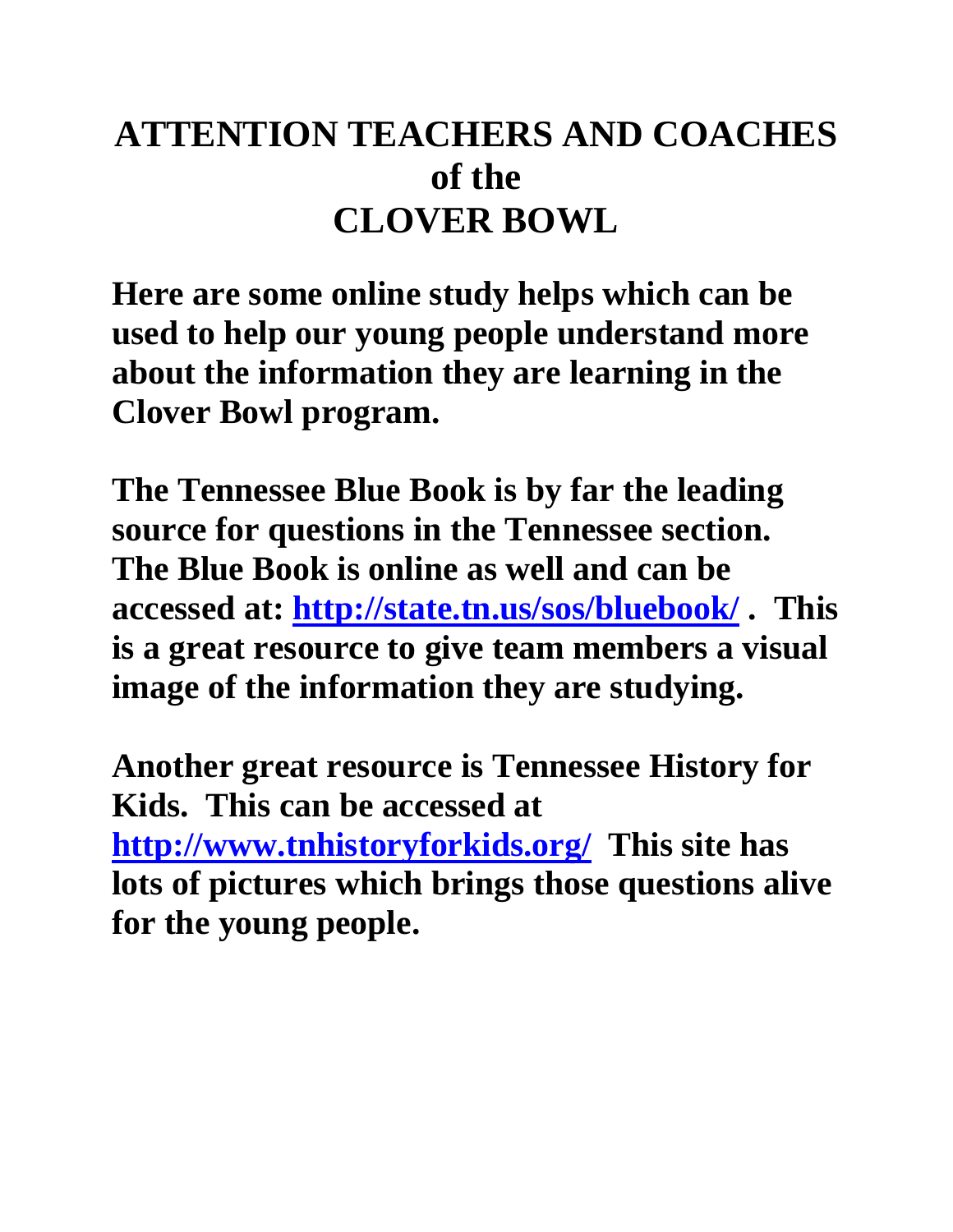# **Clover Bowl Study Map**

#### **Directions and Interstate Highways**

#### **NORTH**



**SOUTH**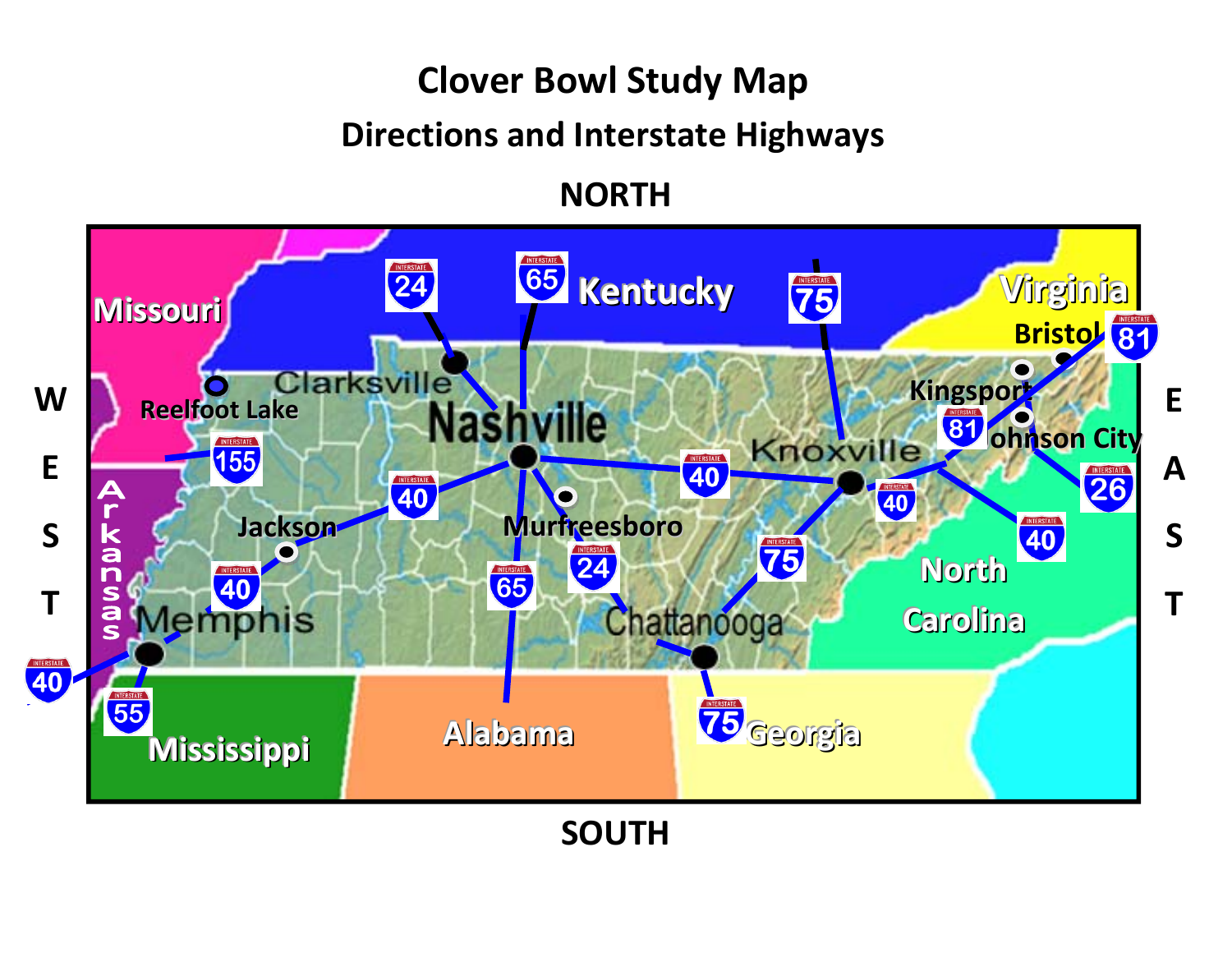# **Clover Bowl Study Map**

#### **Battlefields and Landmarks**

#### **NORTH**



**SOUTH**

Chattanooga\* This also includes the Battle Above the Clouds, Missionary Ridge, and Orchard Knob which were parts of the Battle of Chattanooga.